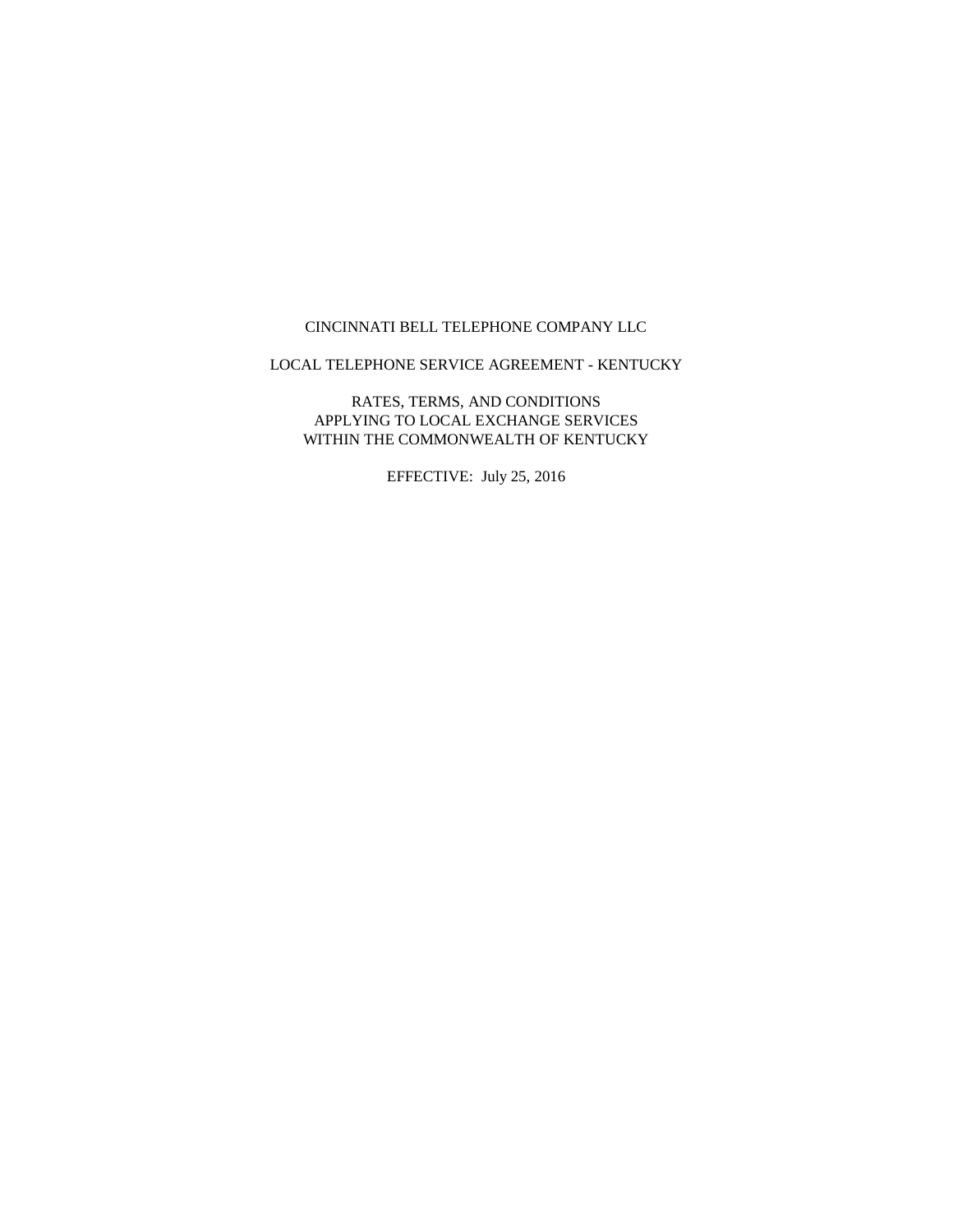# Table of Contents

| Responsibility of the Company, Connection of Equipment and Systems  |
|---------------------------------------------------------------------|
| Responsibility of the Customer, Connection of Equipment and Systems |
|                                                                     |
|                                                                     |
|                                                                     |
|                                                                     |
|                                                                     |
|                                                                     |
|                                                                     |
|                                                                     |
|                                                                     |
|                                                                     |
|                                                                     |

Page 1

Page Section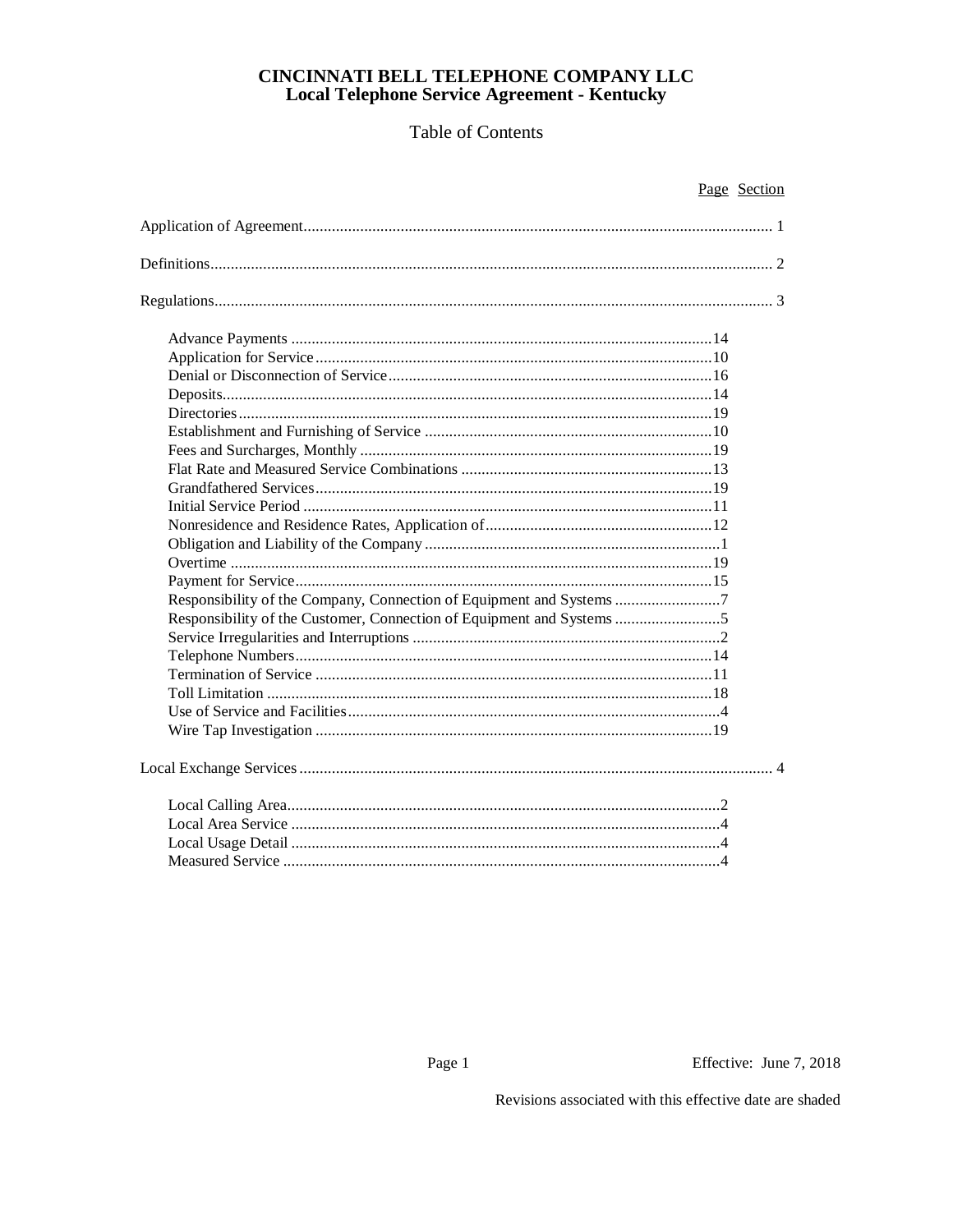# Table of Contents

Effective: June 7, 2018

Page Section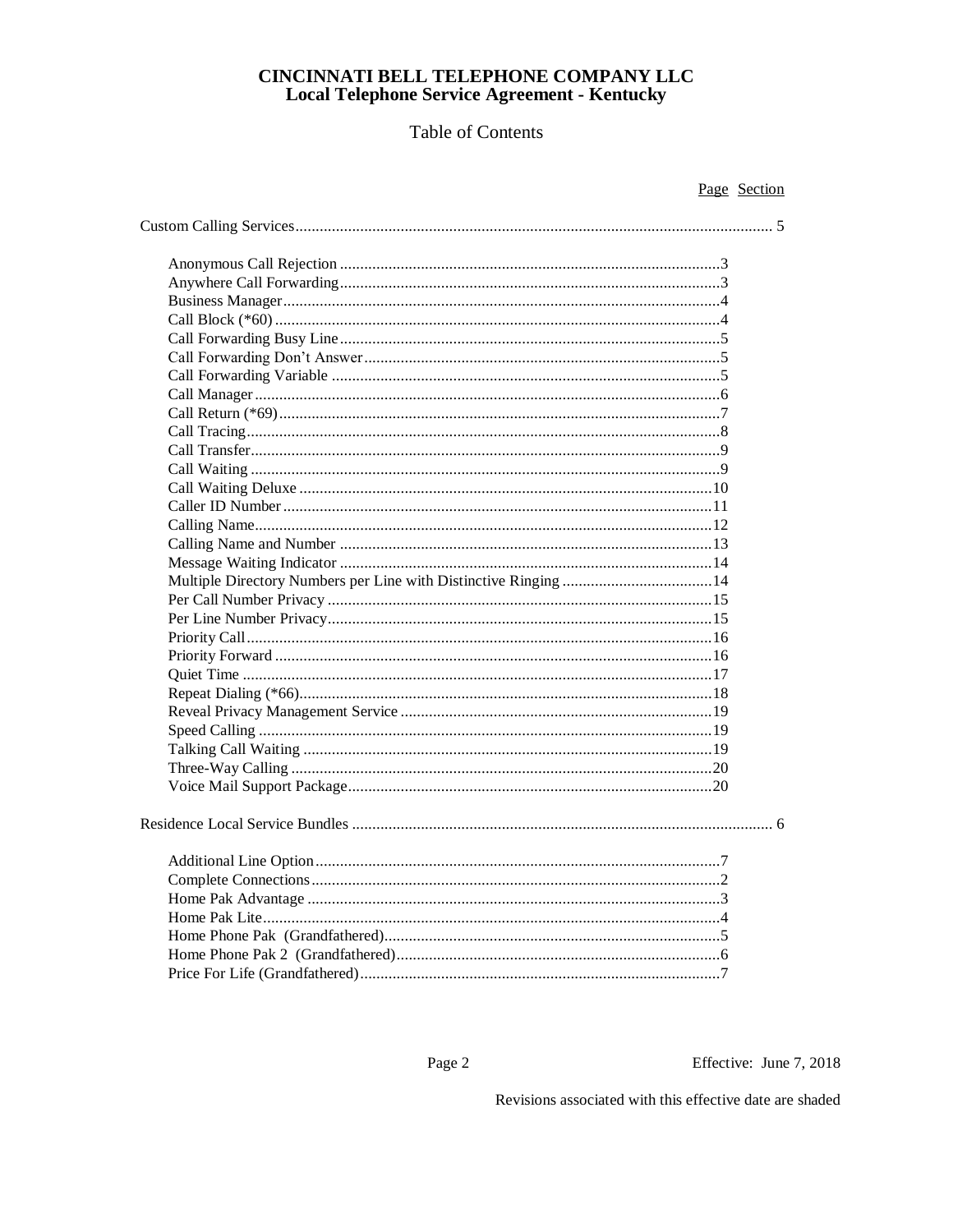# Table of Contents

| Page Section                                                         |
|----------------------------------------------------------------------|
|                                                                      |
| Hunting Enhancement to Business Connections and Business Phone Pak 4 |
|                                                                      |
|                                                                      |
|                                                                      |
|                                                                      |
|                                                                      |
|                                                                      |
|                                                                      |
|                                                                      |
|                                                                      |
|                                                                      |
|                                                                      |
|                                                                      |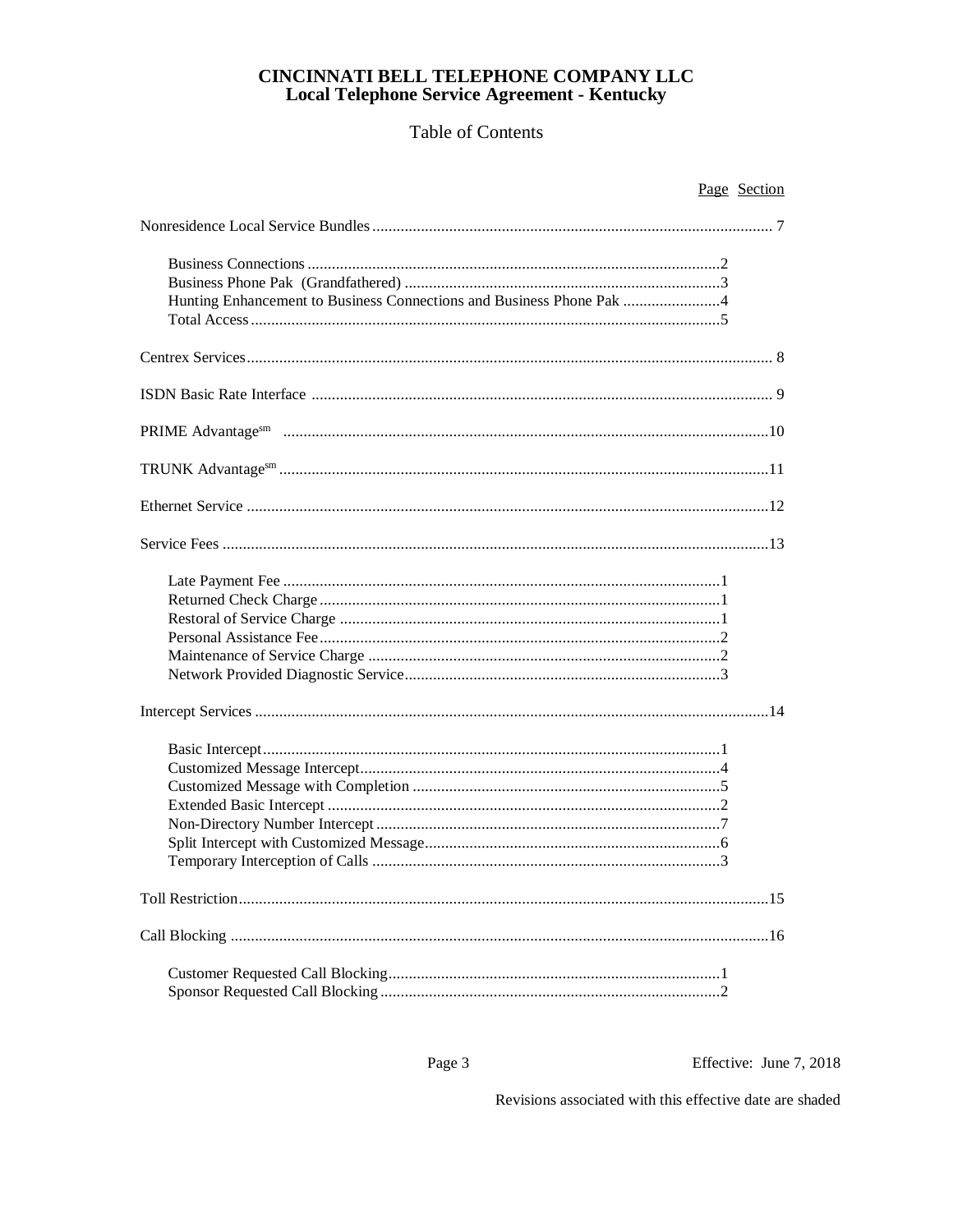# Table of Contents

Effective: June 7, 2018

Page Section